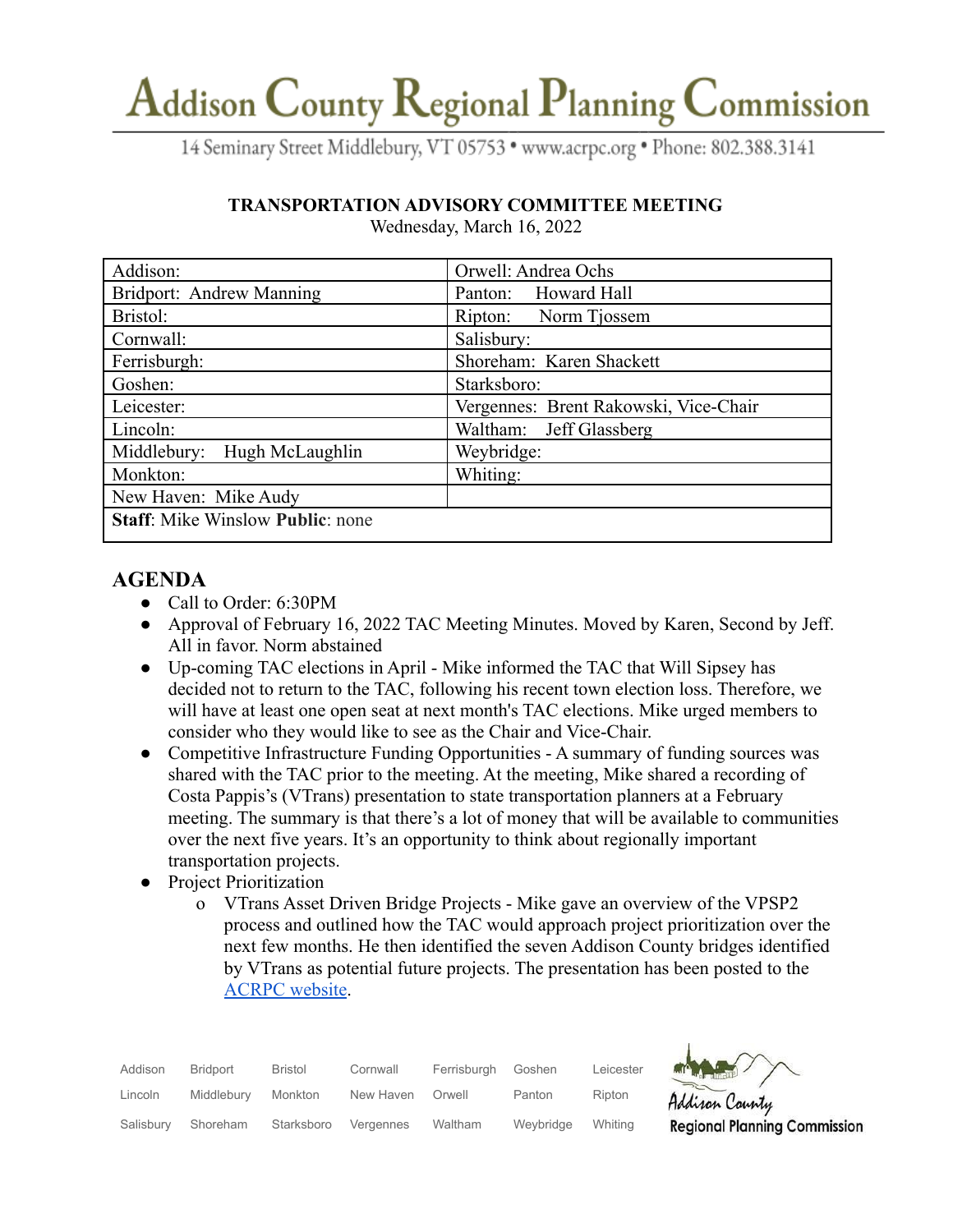# Addison County Regional Planning Commission

14 Seminary Street Middlebury, VT 05753 · www.acrpc.org · Phone: 802.388.3141

- o Potential Regionally Driven Bridge Projects Mike shared a list of the bridges identified in the regional plan and the bridges identified during the last project prioritization cycle in 2020. The list included status information and a summary of the latest inspection report when applicable. The list has been posted to the [ACRPC website](https://acrpc.org/minutes-agendas/).
- o At the April meeting, the TAC will score the Asset Driven bridges identified by VTrans and finalize a list of Regionally Driven potential bridge projects (if there are any). In May the TAC will finalize scoring on the Regionally Driven potential bridge projects.
- Transportation Updates from Mike
	- o Status of TAC grants Dubois and King has been contracted to work on the Bristol Airport Rd. sidewalk study and the Middlebury Boardman St. pedestrian connectivity project. They are in the process of setting up kickoff meetings. The Ripton Old Town Road project is out to RFP with proposals due 3/25.
	- o Complete Streets Reporting Mike requested that TAC members ask their towns if they have shared Complete Streets reports with him. These include notice of any paving projects or culvert replacements.
	- o Vergennes PELS The Policy Committee met and accepted the Purpose and Needs Statement. This is the first important concurrence point in the PELS process. Next step is public workshops scheduled for late May. The workshops will be used to finalize a list of alternatives to meet the Purpose and Need and establish criteria upon which the alternatives will be evaluated.
	- o Other Bike and pedestrian grants will be opening soon. ACRPC intends to apply for funding for signs for the Triangle Bike Loop. Towns along the route will be asked to supply letters of support committing town labor to installation of the signs.
- **Other Business/Roundtable** 
	- o Orwell VTrans came to an Orwell Selectboard meeting to talk about 22A. The meeting went very well.
	- o Ripton Work is on-going on 125 in the Ripton gorge.
	- o Middlebury ACRPC met with town staff to finalize the route of the Triangle Bike Loop through town. We are now optimistic that Middlebury will be able to participate in the grant to purchase signs.
- $\bullet$  Adjourn 7:21
- Addendum not mentioned at meeting Registration [is now open for the Vermont Walk](https://vtwalkbikesummit.com/registration/) [Bike Summit hosted in Middlebury on May 6.](https://vtwalkbikesummit.com/registration/)

| Addison   | Bridport   | Bristol    | Cornwall  | Ferrisburgh | Goshen    | Leicester |
|-----------|------------|------------|-----------|-------------|-----------|-----------|
| Lincoln   | Middlebury | Monkton    | New Haven | Orwell      | Panton    | Ripton    |
| Salisbury | Shoreham   | Starksboro | Vergennes | Waltham     | Weybridge | Whiting   |



Addison County **Regional Planning Commission**